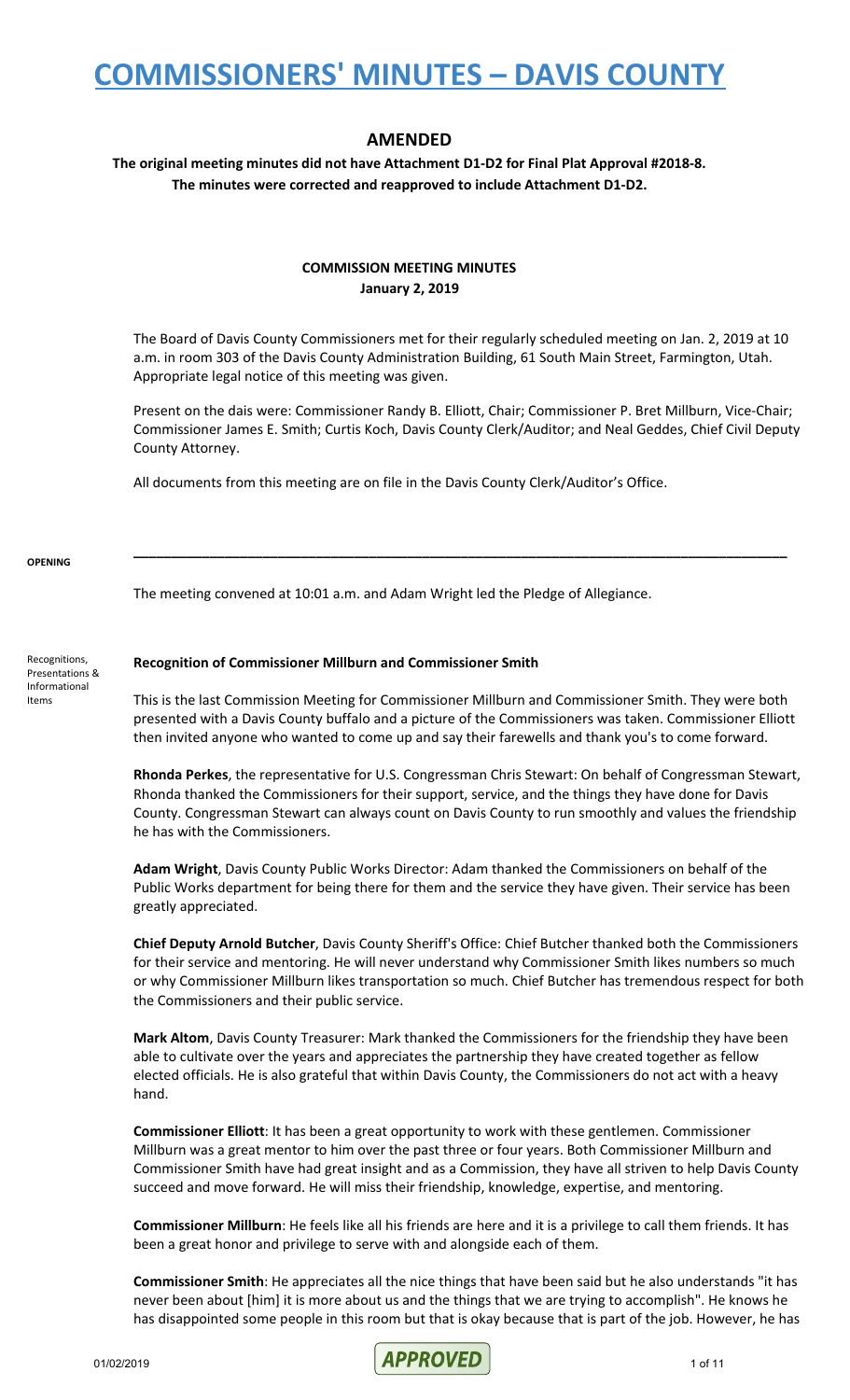always tried to do his best and it has been a privilege to work with everyone. As he looks at other counties he is impressed with those in leadership within Davis County and the quality of County employees; everyone works really hard. In general, Commissioner Smith has always felt like he was never in politics but was instead part of public service.

**Notice of Intent to Engage in Contract Negotiations with CRSA for Davis County Memorial Courthouse Seismic Upgrade, Renovation, Expansion, Design and Construction Administration Services** — *Presented by Dax Teuscher, Davis County Purchasing Manager*

This notice of intent is to engage in contract negotiations with CRSA regarding the Memorial Courthouse project. This notice allows the process to get started.

**Davis County Business Study - edcUTAH** — *Presented by Shawn Beus, Davis County Economic Development Manager and Matt Hilburn, Vice-President of Research and Marketing for edcUTAH*

[Matt was running late so this presentation was actually given following the presentation of Request Approval #2019-1.]

Shawn and Matt worked together on creating and disseminating a survey to the businesses across the County regarding different factors associated with doing business in Davis County. Matt presented the highlights of the survey results, as gathered and analyzed by edcUTAH. The overall goal of the study was to identify and get a high-level look at the barriers businesses face within the County.

Matt elaborated on the research objectives, factor rankings, net promoter score, and total summary slides. He explained the rating on the factor rankings and importance rankings chart. The farther to the right the dot is, the better that factor was ranked. The higher the dot is on the graph, the more important the business finds that factor to staying within the community. Based on the results, the pro-business environment and art/entertainment environments had the biggest impact on businesses in the County. It was also noted the data is an aggregate average of the study results; a deeper look at the data can be given if the Commission wants to review it. The net promoter score (NPS) was defined as how likely a business was to promote Davis County as a good location to other businesses. Any score above zero means the businesses are more likely to promote the area. Davis County has a NPS of 14.6, meaning the County has a lot of passive businesses who may or may not promote the County depending on the situation. In conclusion, generally the businesses within the County are happy with where they are, but there are factors that can be improved. See Attachment B1-B9.

Shawn expounded more on the NPS by showing Davis County's results as compared to other cities who have participated in this same study. Davis County has the highest NPS out of all the cities which can be attributed to decades of good policy and good citizens. He then thanked the Commissioners for their understanding of economic development and its impact. See Attachment C1-C2.

The Commissioners did ask to review the study more in depth and does see value in comparing some of the results to other counties in the area. They then asked if the legislators have been shown these results. Matt said they will be at a later date.

#### **BUSINESS/ ACTION**

Request Approval #2019-1 of revisions to Personnel Policy and Procedure #250 Discipline

**Request Approval #2019-1 of revisions to Personnel Policy and Procedure #250 Discipline** — *Presented by Deb Alexander, Davis County Human Resources Director*

**\_\_\_\_\_\_\_\_\_\_\_\_\_\_\_\_\_\_\_\_\_\_\_\_\_\_\_\_\_\_\_\_\_\_\_\_\_\_\_\_\_\_\_\_\_\_\_\_\_\_\_\_\_\_\_\_\_\_\_\_\_\_\_\_\_\_\_\_\_\_\_\_\_\_\_\_\_\_\_\_\_\_\_\_\_\_**

Deb first thanked Commissioners Millburn and Smith for the support they have given the Human Resources (HR) Department. Many things would not have been accomplished without the Commission's support.

This policy revision is essentially a rewrite of the disciplinary policy for Davis County employees. In preparation for some forthcoming leadership training, all the County policies are being reviewed so the training will be done using the most current policy. The old discipline policy was confusing and the new one clarifies and streamlines many different points, such as definitions, who is in charge of what, the appeal steps, establishing an HR review, and actions qualifying for disciplinary action. The Commission thanked those involved with revising these policies. This policy begins 01/02/2019 and has no ending date. The amount is neither payable nor receivable.

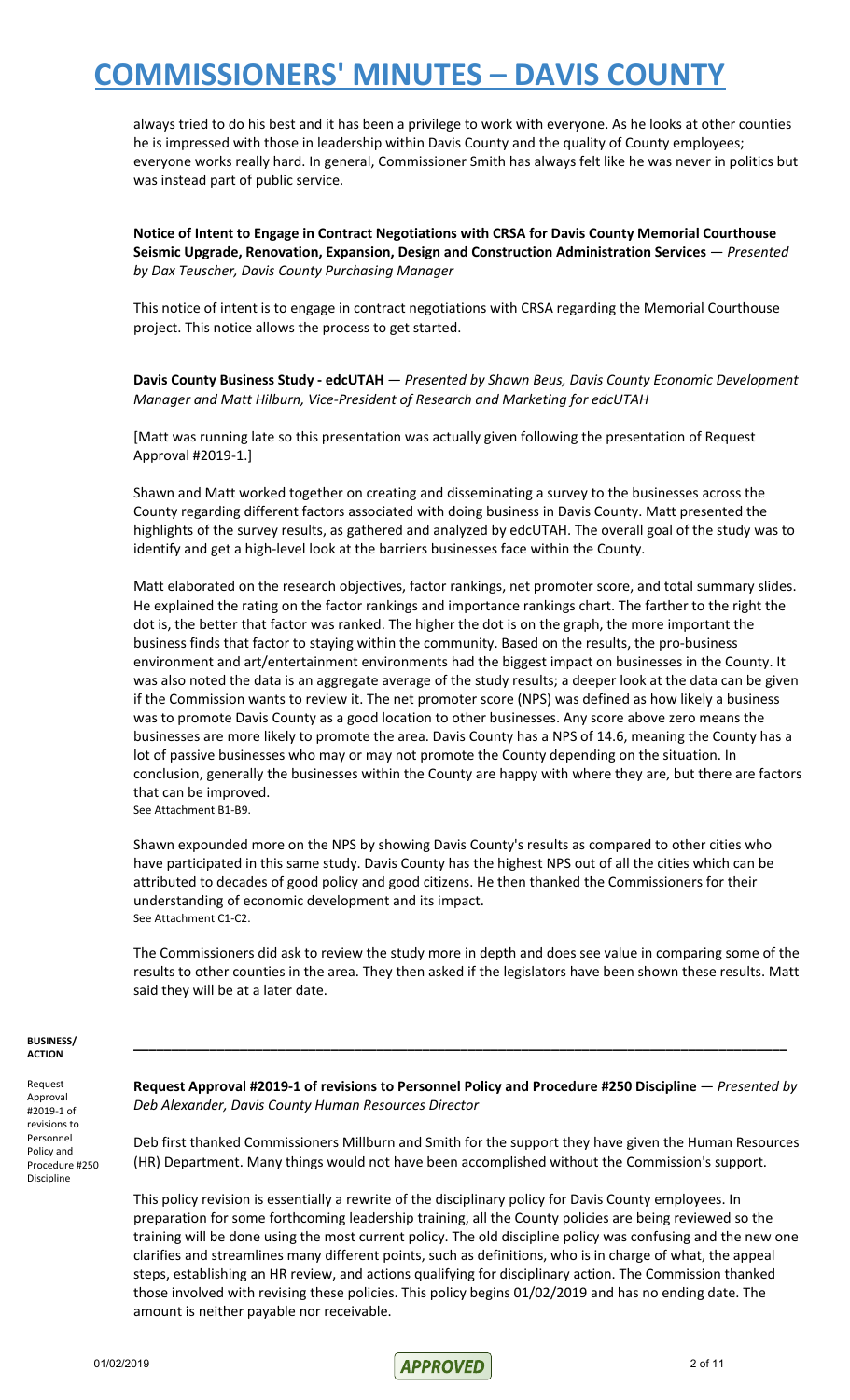Motion to Approve: Com. Smith Seconded: Com. Millburn All voted Aye

Summary List #2019-2 of 108 November 2018 animal adoption agreements

**Summary List #2019-2 of 108 November 2018 animal adoption agreements** — *Presented by Rhett Nicks, Davis County Animal Care & Control Director*

This summary list is for the Nov. adoptions totaling 108. The contract period is 11/01/2018 to 11/30/2018. The receivable amount varies; see contracts for the amount.

> Motion to Approve: Com. Millburn Seconded: Com. Smith All voted Aye

Agreement #2019-3 with Juan Mariano Boxing for space rental for a kickboxing event competition

**Agreement #2019-3 with Juan Mariano Boxing for space rental for a kickboxing event competition** — *Presented by Mike Moake, Davis County Legacy Events Center Marketing*

This contract with Juan Mariano Boxing is to have, with the approval of the Utah Sports Commission, a kickboxing event at the Legacy Events Center. This is the first time a kickboxing event would be hosted at the Events Center. The contract period is 02/23/2019 to 02/23/2019. The receivable amount is \$1,350.

> Motion to Approve: Com. Smith Seconded: Com. Millburn All voted Aye

Agreement #2019-4 with Utah Department of Health for 2019 funding for Hepatitis A Outbreak Response

**Agreement #2019-4 with Utah Department of Health for 2019 funding for Hepatitis A Outbreak Response** — *Presented by Brian Hatch, Davis County Health Department Director*

Brian began by thanking Commissioner Smith and Commissioner Millburn. In comparing his interaction with the Commission to the interaction other Health Departments have with their respective commissions, Davis County is not difficult to work with. This is because of the support and understanding the Commissioners have for the Health Department and what they do.

This agreement is to use the remaining money from the recent Hepatitis outbreak funding. The money will go towards continued prevention marketing and supplies for Davis County. The Commission asked if Davis County was impacted by the outbreak. Brian explained there were a few cases caused by exposure, but the outbreak is nationwide so it is of continued concern. The contract period is 10/01/2018 to 07/31/2019. The receivable amount is \$2,500.

> Motion to Approve: Com. Smith Seconded: Com. Millburn All voted Aye

Agreement #2019-5 with Utah Department of Health for funding for the Personal Responsibility Education Program (PREP)

**Agreement #2019-5 with Utah Department of Health for funding for the Personal Responsibility Education Program (PREP)** — *Presented by Brian Hatch, Davis County Health Department Director*

This is funding for the new PREP program, a sexual education program that teaches about abstinence, safe sex practices, sexual health, and information about STD's, geared towards teenagers and their parents. Previously, similar programs were done using multiple funding sources but it is now a separate fund. The contract period is 10/01/2018 to 09/30/2019. The receivable amount is \$60,000.

> Motion to Approve: Com. Smith Seconded: Com. Millburn All voted Aye

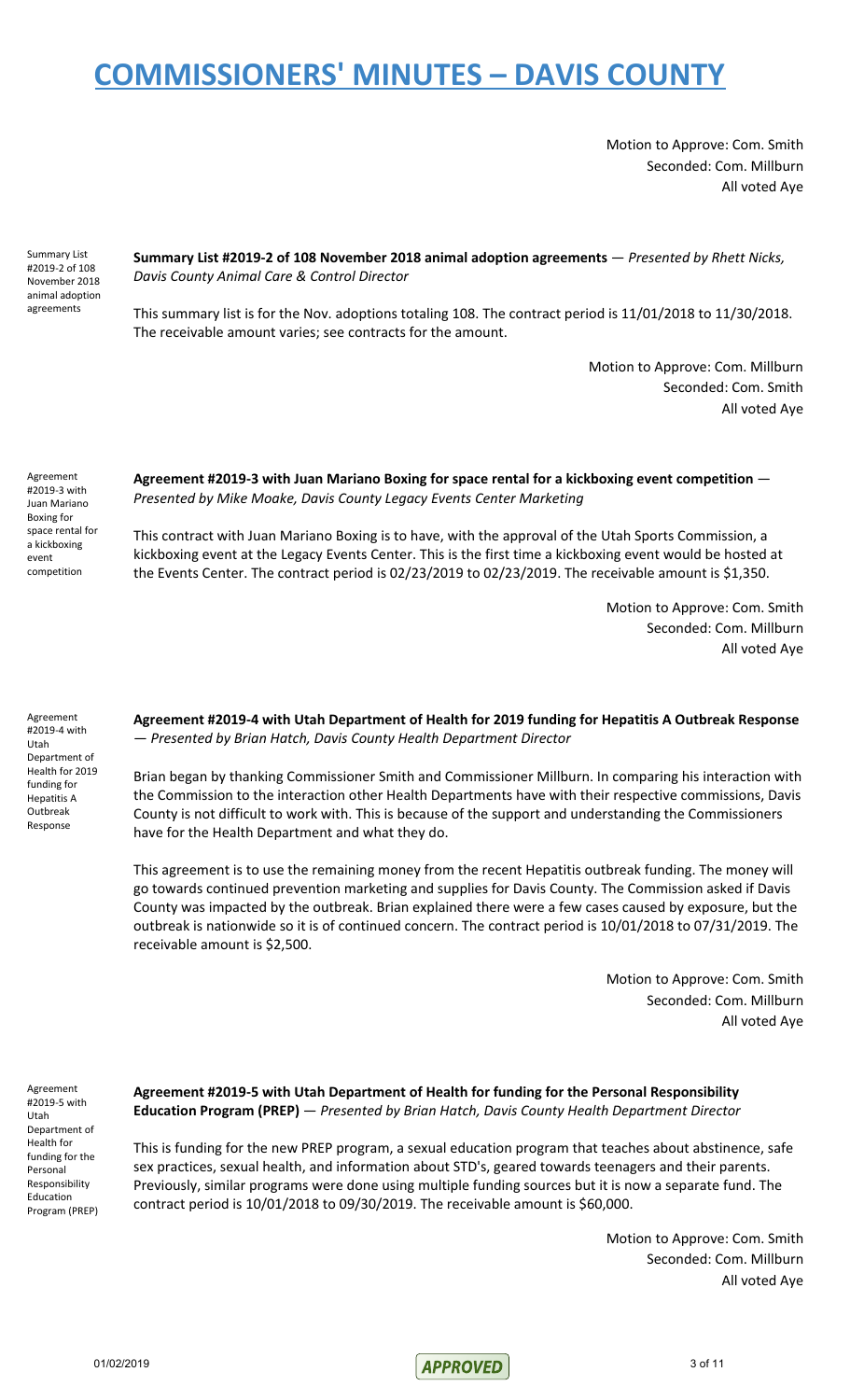Amendment #2014-315-D with UT Dept. of Health for increased ELC HAI grant funding for Legionella and DREAM (LHD) outbreak response and replaces Attachment A, Special Provisions

**Amendment #2014-315-D with Utah Department of Health for increased Epidemiology and Laboratory Capacity (ELC) Hospital Acquired Infection (HAI) grant funding for Legionella and Disease Response, Evaluation, Analysis and Monitory (DREAM) (LHD) outbreak response and replaces Attachment A, Special Provisions** — *Presented by Brian Hatch, Davis County Health Department Director*

These funds are mainly focused on treating, tracking, and preventing Legionella, which is usually a disease associated with the hospitals. Some of the funds will also be used for the DREAM program which used to be many small funds until it was recently consolidated into one. Overall, this program helps the County respond to local outbreaks. The contract period is 08/01/2018 to 07/31/2019. The receivable amount is \$17,496.

> Motion to Approve: Com. Smith Seconded: Com. Millburn All voted Aye

Amendment #2015-34-F with UT Dept. of Health for increased funding for TB Control to conduct activities related to prevention and control, also replaces Attachment A and B

**Amendment #2015-34-F with Utah Department of Health for increased funding for tuberculosis (TB) Control to conduct activities related to TB prevention and control, also replaces Attachment A and B** — *Presented by Brian Hatch, Davis County Health Department Director*

These ongoing funds will be used for educating, identifying, controlling, and treating TB. The Commissioners asked if TB is still a challenge. Brian explained it is a problem worldwide and the local community travels around the world frequently, increasing the risk of exposure. Davis County mostly sees cases of latent TB, meaning the person has been exposed to TB and is at risk of developing the active form of TB if not treated. The contract period is 01/01/2019 to 12/31/2019. The receivable amount is \$5,132.

> Motion to Approve: Com. Smith Seconded: Com. Millburn All voted Aye

Agreement #2019-6 with AFDO for funding for Inspection Based on **HACCP** principles as part of the Retail Standards Grant Program funded by the U.S. FDA

**Agreement #2019-6 with Association of Food and Drug Officials (AFDO) for funding for Inspection Based on Hazard Analysis and Critical Control Points (HACCP) principles as part of the Retail Standards Grant Program funded by the U.S. Food and Drug Administration (FDA)** — *Presented by Brian Hatch, Davis County Health Department Director*

This funding will be used to help implement HACCP principles in food service and sanitation. If these control points are not met, there is an increased risk of foodborne illnesses and/or outbreaks. The contract period is 01/01/2019 to 12/13/2019. The receivable amount is \$2,000.

> Motion to Approve: Com. Smith Seconded: Com. Millburn All voted Aye

Agreement #2019-7 with AFDO for funding for Training as part of the Retail Standards Grant Program funded by the U.S. FDA

**Agreement #2019-7 with Association of Food and Drug Officials (AFDO) for funding for Training as part of the Retail Standards Grant Program funded by the U.S. Food and Drug Administration (FDA)** — *Presented by Brian Hatch, Davis County Health Department Director*

This funding is for travel money to take part in a training conference on the standards of the Hazard Analysis and Critical Control Points (HACCP) program. The contract period is 01/01/2019 to 11/30/2019. The receivable amount is \$2,405.

> Motion to Approve: Com. Smith Seconded: Com. Millburn All voted Aye

Change Order #2018-349-E with Wardell

**Change Order #2018-349-E with Wardell Brothers Construction for Mutton Hollow Rebuild to include** additional 29' of 15" reinforced concrete pipe (RCP) at the intersection of 2700 E and 19' of 12" RCP at

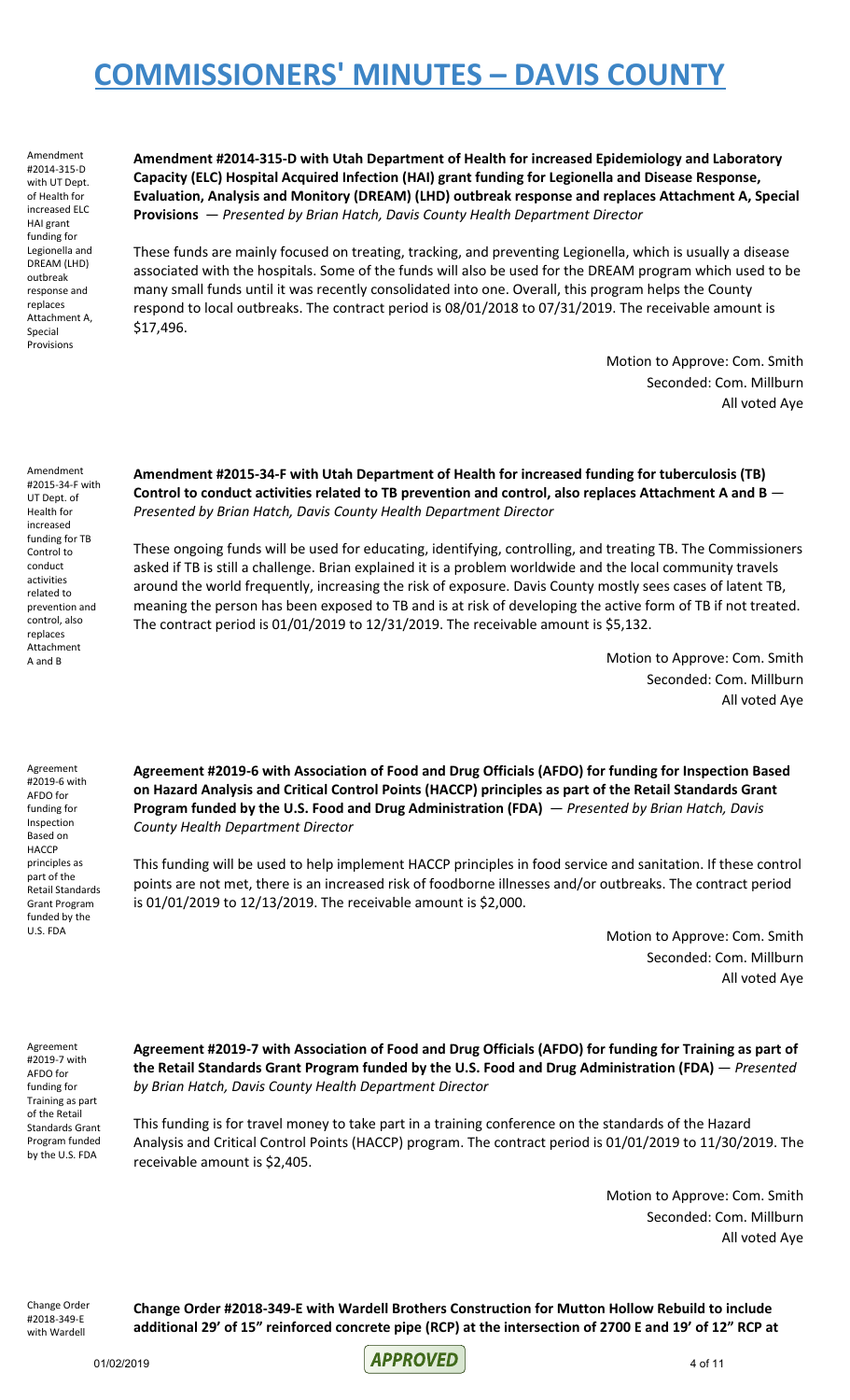Brothers Construction for additional 29' of 15" RCP at the intersection of 2700 E and 19' of 12" RCP at station 2775 E

**station 2775 E** — *Presented by Adam Wright, Davis County Public Works Director*

This change order is for unforeseen storm drain changes that were requested by the city. The original pipes were not sufficient for the area's needs. This cost will be billed to the city. The contract period is 08/14/2018 to 08/14/2019. The receivable amount is \$5,695.

> Motion to Approve: Com. Millburn Seconded: Com. Smith All voted Aye

Change Order #2018-349-F with Wardell Brothers Construction for Mutton Hollow Rebuild to remove and replace a storm drain structure at station 67+90

**Change Order #2018-349-F with Wardell Brothers Construction for Mutton Hollow Rebuild to remove and replace a storm drain structure at station 67+90** - *Presented by Adam Wright, Davis County Public Works Director*

When doing construction, it was discovered this storm drain box needed to be replaced. The cost covers digging up the old structure and replacing it with a new one. The contract period is 08/14/2018 to 08/14/2019. The payable amount is \$2,680.

> Motion to Approve: Com. Millburn Seconded: Com. Smith All voted Aye

Change Order 2018-349-G with Wardell Brothers Construction for Mutton Hollow Rebuild to remove and replace road base for various saturation issues

**Change Order #2018-349-G with Wardell Brothers Construction for Mutton Hollow Rebuild to remove and replace road base for various saturation issues** — *Presented by Adam Wright, Davis County Public Works Director*

This change order is for a common problem caused by flood irrigation, sprinklers, and weather eroding the road base. The cost is high because the project covers a large area that needs to be replaced. The contract period is 08/14/2018 to 08/14/2019. The payable amount is \$25,776.51.

> Motion to Approve: Com. Millburn Seconded: Com. Smith All voted Aye

Change Order #2018-349-H with Wardell Brothers Construction for Mutton Hollow Rebuild to remove bad soil and replace with 3" structural

**Change Order #2018-349-H with Wardell Brothers Construction for Mutton Hollow Rebuild to remove bad soil and replace with 3" structural** — *Presented by Adam Wright, Davis County Public Works Director*

It was discovered during construction, that the soil in the first 350 feet of 50 E was worse than the test results showed. To fix the problem, extra soil had to be removed and replaced with structural fill. The contract period is 08/14/2018 to 08/14/2019. The payable amount is \$23,855.37.

> Motion to Approve: Com. Millburn Seconded: Com. Smith All voted Aye

Final Plat Approval #2018-8 Parker Place Subdivision (2425 N 5600 W, Hooper)

**Final Plat Approval #2018-8 Parker Place Subdivision (2425 N 5600 W, Hooper)** — *Presented by Jeff Oyler, Davis County Planning Manager*

This final plat is for a five-lot subdivision in the Hooper area, located approximately at 2425 N 5600 W. This subdivision is the first phase of a larger project that will eventually include 40 one acre lots; the lots need to be one acre to accommodate the septic tanks. The Commission asked if considering annexation of that area would be prudent. Jeff explained West Point, Clinton, and Hooper cities have all been asked about that and none of the cities have shown interest in annexing this area, which is barely within Davis County boundaries. The reasons include problems with sewer infrastructure, splitting a municipality across two counties, distance from the city centers, and so on. In general, the Planning Department does encourage annexation of subdivisions wherever possible. The final plat has no beginning and end date and is neither payable nor receivable.

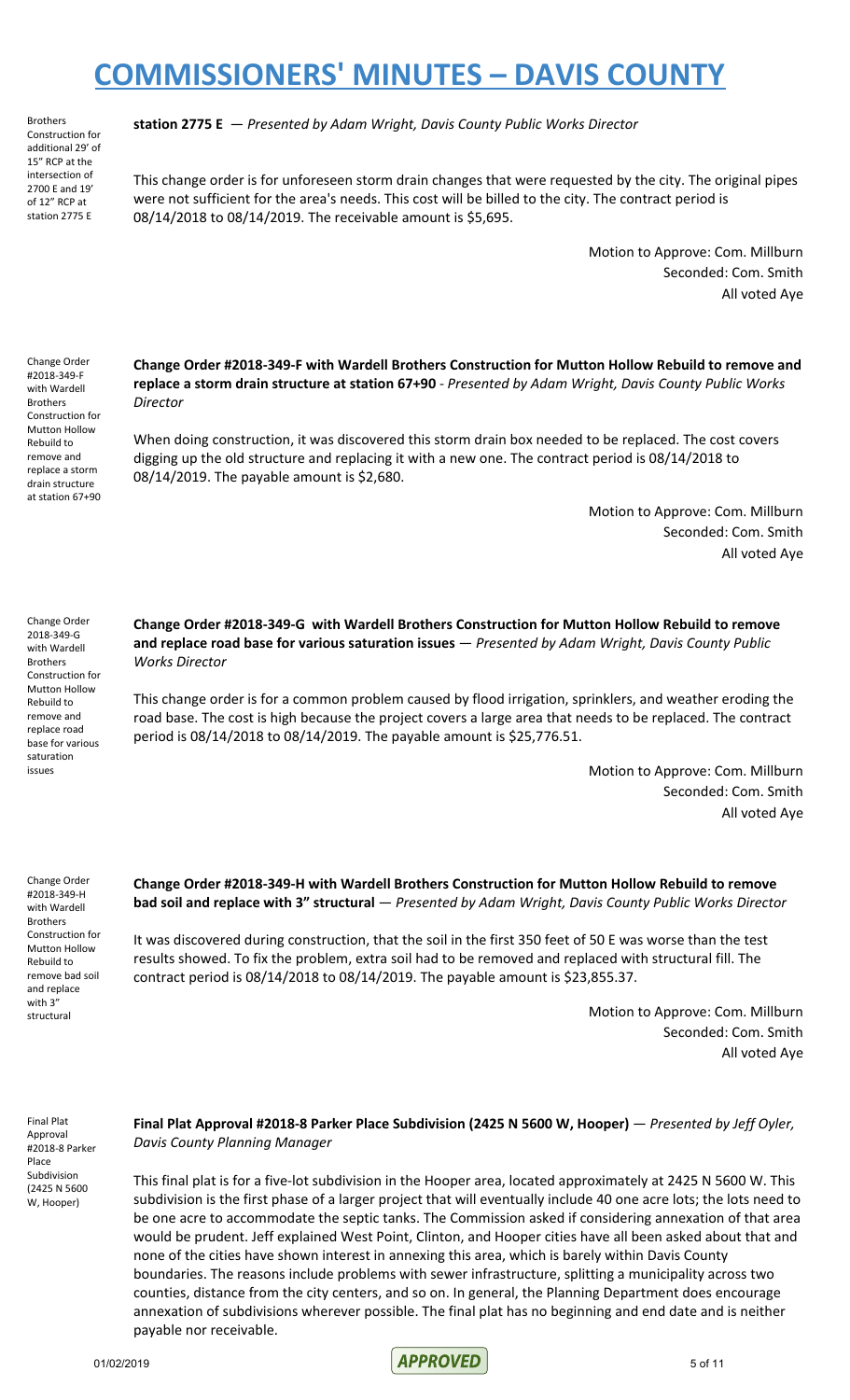See Attachment D1-D2.

Motion to Approve: Com. Millburn Seconded: Com. Smith All voted Aye

Improvement Agreement and Grant of Lien #2018-9 with Luella J. Parker Family Trust for postponement of curb, gutter and sidewalk improvements

#### **Improvement Agreement and Grant of Lien #2018-9 with Luella J. Parker Family Trust for postponement of curb, gutter and sidewalk improvements** — *Presented by Jeff Oyler, Davis County Planning Manager*

This is a standard improvement agreement and grant of lien for the Parker Place subdivision. This agreement is needed because the street is not fully developed at this time. If the road is fully developed later, the landowner will pay for their portion of the development. The agreement is attached to the land, not the person, so it will transfer with the property's title. The Commission remarked that it may be worth revisiting these agreements and how it applies to unincorporated areas of the County. This improvement agreement has no beginning or end date, and is neither payable nor receivable.

> Motion to Approve: Com. Millburn Seconded: Com. Smith All voted Aye

MOU #2019-10 with the 75th Security Forces Squadron for an agreement for mutual support in force protection and police incident response

**Memo of Understanding (MOU) #2019-10 with the 75th Security Forces Squadron for an agreement for mutual support in force protection and police incident response** — *Presented by Chief Deputy Ty Berger, Davis County Sheriff's Office*

This is a MOU between Davis County and the 75th Security Forces Squadron to participate in mutual perimeter security for Hill Air Force Base (AFB) and police response for individuals not covered under the Uniform Code of Military Justice (UCMJ). A MOU like this may seem routine until one realizes that majority of the munitions and ordnance used overseas are kept at or come through Hill AFB. The contract period begins the day after the last party signs to 01/08/2021. The amount is neither payable nor receivable.

> Motion to Approve: Com. Millburn Seconded: Com. Smith All voted Aye

Agreement #2019-11 with FirstTwo, Inc. for a 100 Officer Partial Agency License

**Agreement #2019-11 with FirstTwo, Inc. for a 100 Officer Partial Agency License** — *Presented by Chief Deputy Ty Berger, Davis County Sheriff's Office*

This software will be used by up to 100 users in the dispatch and command centers, and the investigators. It allows law enforcement to look up specific reports like cell phones, arrest records, etc. for a specific address and the immediate area. This system is typically faster and more thorough at pulling the information than other options. The contract period is 01/01/2019 to 12/31/2019. The payable amount is \$3,600.

> Motion to Approve: Com. Smith Seconded: Com. Millburn All voted Aye

Agreement with Physio Control, Inc. for service plan for LIFEPAK **Agreement with Physio Control, Inc. for service plan for LIFEPAK** — *Presented by Chief Deputy Ty Berger, Davis County Sheriff's Office*

Chief Berger requested this item be tabled for now; the document is not ready for signatures at this time. He did thank the attorneys, specifically Mike Kendall, for the work that has been done thus far on it. Lastly, Chief Berger informed the Commission the County has until April to finalize this agreement.

> Motion to Table: Com. Millburn Seconded: Com. Smith All voted Aye

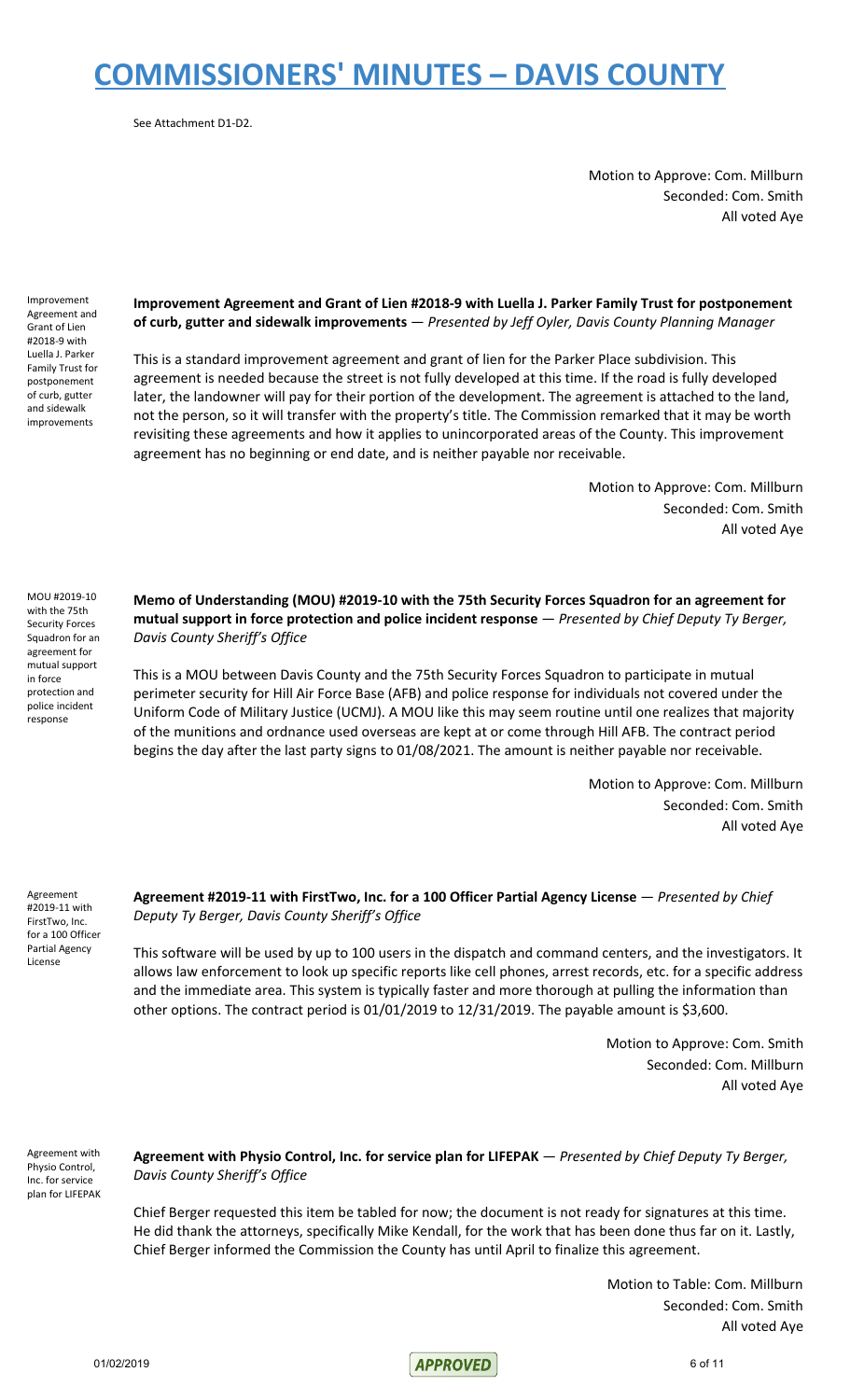Agreement #2019-12 with DIRECTV for Commercial HD Receiver Upgrade

**Agreement #2019-12 with DIRECTV for Commercial HD Receiver Upgrade** — *Presented by Chief Deputy Arnold Butcher, Davis County Sheriff's Office*

This agreement with DIRECTV is for an upgrade to the commercial high definition (HD) receiver used at the jail. The County has used DIRECTV since the jail was built to show business and limited basic cable programming. The current receivers are obsolete and need to be upgraded to continue this service. There is no cost to this upgrade because DIRECTV provides this as part of the contract. The contract period is 12/11/2018 to 12/11/2019. The agreement amount is neither payable nor receivable.

> Motion to Approve: Com. Millburn Seconded: Com. Smith All voted Aye

Agreement #2019-13 with David Livingston for legal defenders to lease the property at 36 N Main, Farmington, during the renovation of the Historic Memorial Courthouse

**Agreement #2019-13 with David Livingston for legal defenders to lease the property at 36 N Main, Farmington, during the renovation of the Historic Memorial Courthouse** — *Presented by Mack McDonald, Davis County Facilities Director*

Mack thanked Commissioner Smith and Commissioner Millburn for the work they have done. Mack has been impressed sitting on the Budget Committee and seeing the struggle the Commission goes through in allocating and being prudent with taxpayers funds.

This lease agreement is with David Livingston for the "little red house" at 36 N Main, in Farmington. The legal defenders will be housed here while the Memorial Courthouse is being renovated. This is the first lease as part of the Courthouse project. It is anticipated to end in 2021 but can be extended for an extra year if needed. The contract period is 01/02/2019 to 01/02/2021. The payable amount is \$21,600 annually.

> Motion to Approve: Com. Smith Seconded: Com. Millburn All voted Aye

Amendment #2018-82-B with AJC Architects P.C. for an increase of projected project cost for the Davis County Syracuse Northwest Library Remodel and Expansion

**Amendment #2018-82-B with AJC Architects P.C. for an increase of projected project cost for the Davis County Syracuse Northwest Library Remodel and Expansion** — *Presented by Mack McDonald, Davis County Facilities Director*

This is the second amendment for the Syracuse Library expansion and remodel. In the previous amendment, the scope of work was expanded so the cost had to be adjusted. The final planning meeting has taken place and a more accurate cost has been determined, factoring in the savings from the value engineering study. Sadly, the savings were not as significant as hoped necessitating an increase of \$5,966 to the contract amount. Included is the increased scope of work costing up to \$22,000 to complete the geotechnical and fire suppressant engineering work in the design phase rather than later in the project. The Library is comfortable with these increases. Mack said overall the costs are also high because of the cost of renovating versus building new, and the labor and materials costs. The contract period is 02/02/2018 to 03/01/2020. The payable amount is \$357,966.

> Motion to Approve: Com. Millburn Seconded: Com. Smith All voted Aye

Notice to Proceed #2018-546-A with Davis County Syracuse Northwest Library Remodel and Expansion

**Notice to Proceed #2018-546-A with Davis County Syracuse Northwest Library Remodel and Expansion** — *Presented by Mack McDonald, Davis County Facilities Director*

As part of the original contract, it was agreed the County would give R&O 270 days to construct the building after which, penalty charges would accrue. After this notice to proceed is accepted by R&O, the clock starts on the 270 days. R&O did already start demolishing some of the building because another building site finished early and the County decided it would be best to let them begin. The start date of this amendment is the day they began demolition, not the first day of the 270 days build time, and the ending date is beyond the 270 days as a contingency buffer. The contract period is 12/21/2018 to 12/31/2020. The notice's

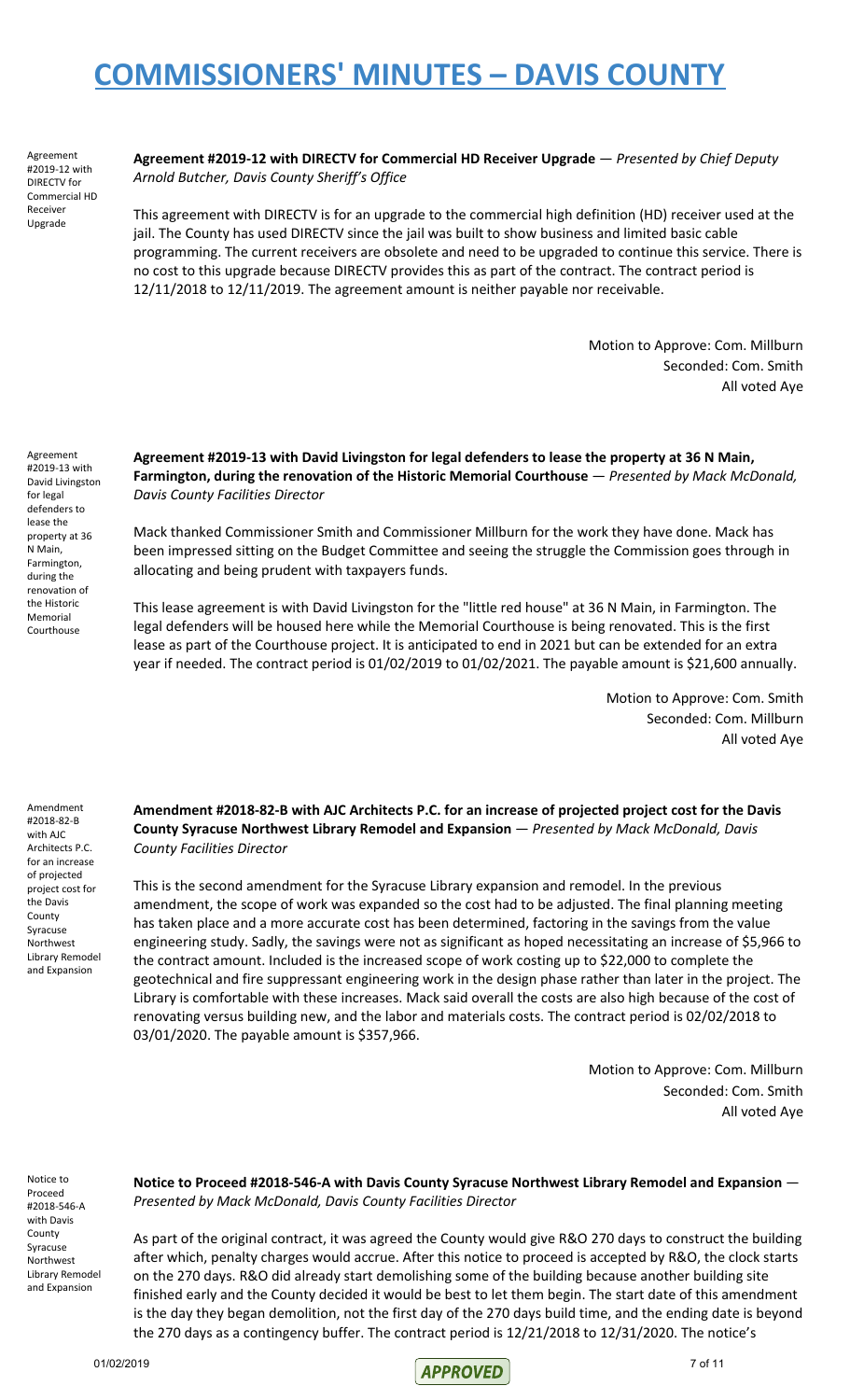amount is neither payable nor receivable.

Motion to Approve: Com. Smith Seconded: Com. Millburn All voted Aye

Amendment #2018-547-A with R&O Construction Co. to modify General Conditions for Davis County Syracuse Northwest Library Remodel and Expansion

**Amendment #2018-547-A with R&O Construction Co. to modify General Conditions for Davis County Syracuse Northwest Library Remodel and Expansion** — *Presented by Mack McDonald, Davis County Facilities Director*

This is an amendment to the general conditions as agreed upon with R&O Construction for the Syracuse Library project. It was recently clarified that Davis County cannot provide builder's risk insurance for the construction company, so R&O will be providing it. This amendment updates the language to reflect this change. There was a cost to this change but that amount is reflected in the construction contract [See Agreement #2018-546-B], not in the general conditions. The amendment has no beginning or end date, and is neither payable nor receivable.

> Motion to Approve: Com. Smith Seconded: Com. Millburn All voted Aye

Amendment #2018-546-B with R&O Construction Co. to decrease of projected project cost for the Davis County Syracuse Northwest Library Remodel and Expansion

**Amendment #2018-546-B with R&O Construction Co. to decrease of projected project cost for the Davis County Syracuse Northwest Library Remodel and Expansion** — *Presented by Mack McDonald, Davis County Facilities Director*

This is an amendment adjusting the construction cost for the Syracuse Library project. It reflects the savings found during the value engineering as well as the increase in cost because R&O will be providing the business risk insurance. The original contract amount was \$4,636,444 and the new contract amount resulted in a savings of \$156,892. The cost was locked in early in an effort to keep the cost low, knowing it would need to be adjusted as studies were completed. The contract period is 11/30/2018 to 12/31/2020. The payable amount is \$4,479,552.

> Motion to Approve: Com. Millburn Seconded: Com. Smith All voted Aye

Resolution #2019-14 with Syracuse City for temporary use of City property as staging area during library remodel project

Resolution #2019-14 with Syracuse City for temporary use of City property as a staging area during library **remodel project** — *Presented by Mack McDonald, Davis County Facilities Director*

This is a resolution for an interlocal agreement to use a piece of Syracuse City property as a staging area during the remodel of the library. The County already leases the property in question but the area for the staging goes outside of the lease boundaries to the north and west. In order to use the additional space needed, a resolution and interlocal agreement were required. Syracuse City also has a second piece of property south of the library that will be used as a staging area. As part of this agreement, the County will install and/or repair 120 feet of sidewalk attached to the staging area at the end of the project. This was determined to be a fair compromise, and Chris Sanford, Davis County Library Director, agreed. See Interlocal Agreement #2019-14 for contract term and amount.

> Motion to Approve: Com. Millburn Seconded: Com. Smith All voted Aye

Interlocal Agreement #2019-14 with Syracuse City for temporary use of City property as staging area

**Interlocal Agreement #2019-14 with Syracuse City for temporary use of City property as staging area during library remodel project** — *Presented by Mack McDonald, Davis County Facilities Director*

See Resolution #2019-14 for a description of the interlocal agreement. The contract period is 01/02/2019 to 07/01/2020. The interlocal agreement is neither payable nor receivable.

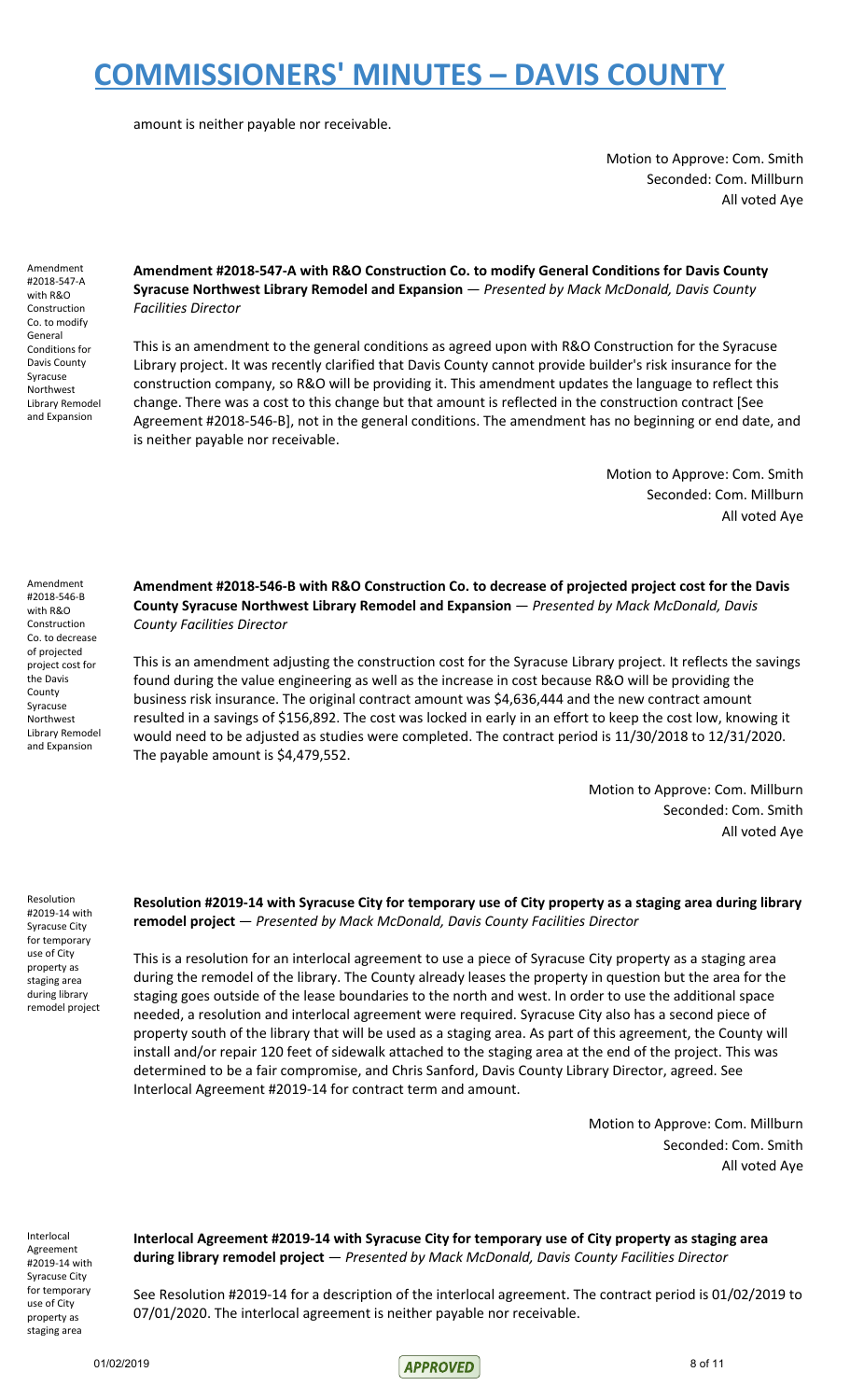#### during library remodel project

Following the vote, Chris Sanford, Davis County Library Director, thanked Mack for the work he has done on behalf of the library on these projects. She also remarked that every citizen who uses a Davis County library does so because of the Commissioners and their thoughtful and diligent oversight of County funds. She is grateful for the Commission's continued support of the libraries.

> Motion to Approve: Com. Millburn Seconded: Com. Smith All voted Aye

Agreement #2019-15 with the Utah Governor's Office of Economic Development for funding as directed by the Utah State Legislature for the Web.com PGA golf tournament

**Agreement #2019-15 with the Utah Governor's Office of Economic Development for funding as directed by the Utah State Legislature for the Davis County Web.com Professional Golfers Association (PGA) golf tournament** — *Presented by Commissioner P. Bret Millburn*

This agreement is the final piece to the Web.com event held in 2018. Now that the reports have been submitted, the County can be reimbursed. The contract period is 07/01/2018 to 06/30/2019. The receivable pass-through amount is \$175,000.

> Motion to Approve: Com. Millburn Seconded: Com. Smith All voted Aye

Amendment #2015-327-T with the UT Div. of Substance Abuse and Mental Health for additional SFY 2019 funding for Substance Abuse SOR grant

**Amendment #2015-327-T with the Utah Division of Substance Abuse and Mental Health for additional State Fiscal Year (SFY) 2019 funding for Substance Abuse State Opioid Response (SOR) grant** — *Presented by Commissioner James E. Smith*

The amendment is for additional funding to be used for substance abuse control and the SOR. This is something the County is very involved in. The contract period is 12/17/2018 to 06/30/2019. The total receivable pass-through amount is \$5,268,898 including the additional increase of \$283,723.

> Motion to Approve: Com. Smith Seconded: Com. Millburn All voted Aye

Commissioner Millburn moved to recess to Board of Equalization. Commissioner Smith seconded the motion. All voted Aye.

**\_\_\_\_\_\_\_\_\_\_\_\_\_\_\_\_\_\_\_\_\_\_\_\_\_\_\_\_\_\_\_\_\_\_\_\_\_\_\_\_\_\_\_\_\_\_\_\_\_\_\_\_\_\_\_\_\_\_\_\_\_\_\_\_\_\_\_\_\_\_\_\_\_\_\_\_\_\_\_\_\_\_\_\_\_\_\_\_**

**BOARD OF EQUALIZATION**

Property Tax Register

Property Tax Register matters were presented by Curtis Koch, Davis County Clerk/Auditor as follows:

Under Auditor adjustment's tax-exempt requests is one recommended approval for Liberty Hills Academy. Under appeals are various reports for approved appeals, no change in value appeals, hearing findings, and one withdrawn appeal. Under Abatements is a report with various late abatement requests. Under Corrections are nine corrections for various reasons. Under Assessor adjustments is a report with various Assessor initiated corrections.

> Motion to Approve: Com. Millburn Seconded: Com. Smith All voted Aye

Commissioner Millburn moved to reconvene Commission Meeting. Commissioner Smith seconded the motion. All voted Aye.

**\_\_\_\_\_\_\_\_\_\_\_\_\_\_\_\_\_\_\_\_\_\_\_\_\_\_\_\_\_\_\_\_\_\_\_\_\_\_\_\_\_\_\_\_\_\_\_\_\_\_\_\_\_\_\_\_\_\_\_\_\_\_\_\_\_\_\_\_\_\_\_\_\_\_\_\_\_\_\_\_\_\_\_\_\_\_\_\_**

**CONSENT ITEMS**

Check Registers **Check Registers**

Check Registers were approved.

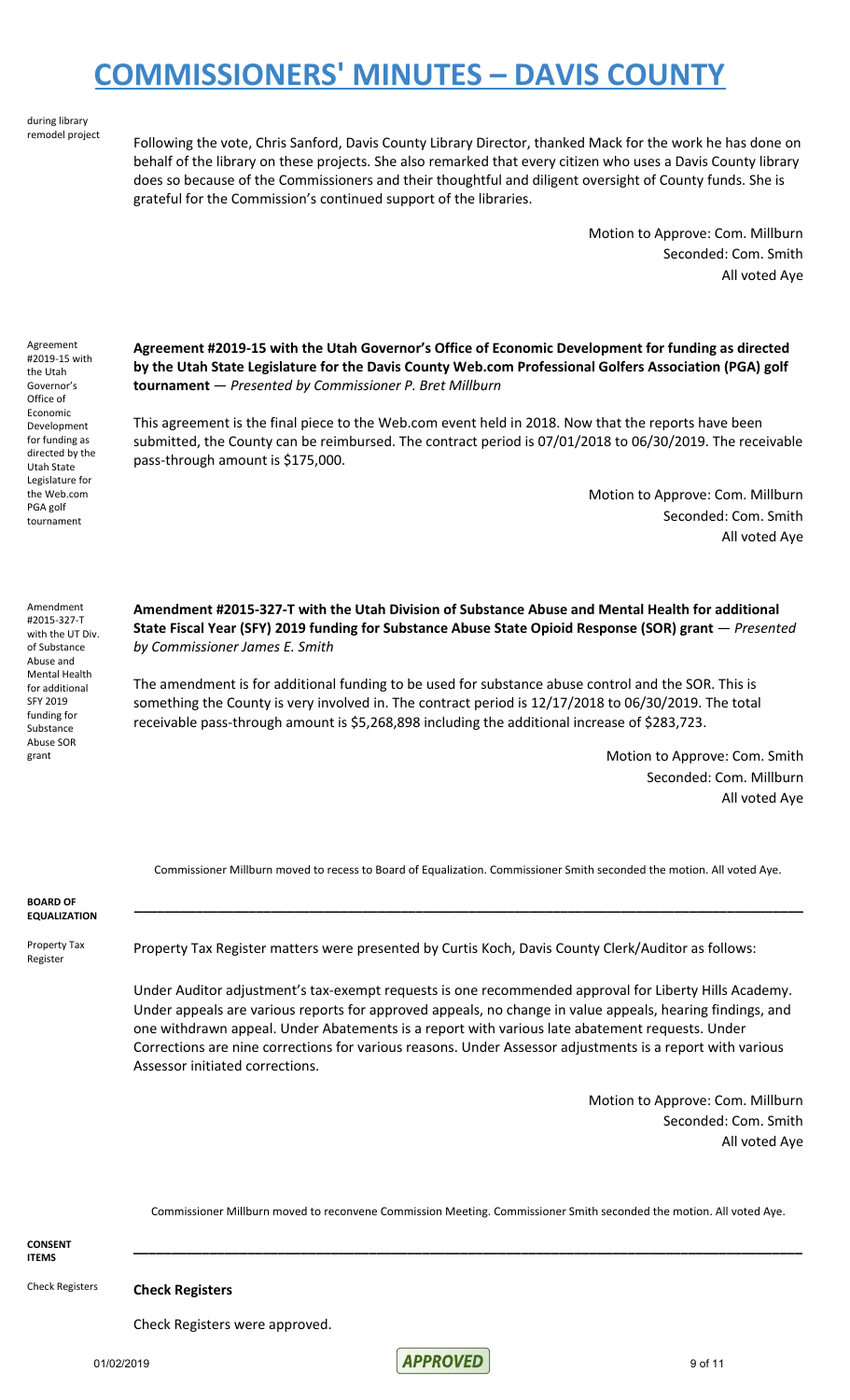Motion to Approve: Com. Millburn Seconded: Com. Smith All voted Aye

| Commission<br>Meeting<br>Minutes     | <b>Meeting Minutes</b>                                                                                                                                                                                                                                                                                                                                                                                                                                                                                                                                                                                                                                          |  |
|--------------------------------------|-----------------------------------------------------------------------------------------------------------------------------------------------------------------------------------------------------------------------------------------------------------------------------------------------------------------------------------------------------------------------------------------------------------------------------------------------------------------------------------------------------------------------------------------------------------------------------------------------------------------------------------------------------------------|--|
|                                      | Meeting Minutes for Dec. 4, 2018 were presented for approval.                                                                                                                                                                                                                                                                                                                                                                                                                                                                                                                                                                                                   |  |
|                                      | Motion to Approve: Com. Smith                                                                                                                                                                                                                                                                                                                                                                                                                                                                                                                                                                                                                                   |  |
|                                      | Seconded: Com. Millburn                                                                                                                                                                                                                                                                                                                                                                                                                                                                                                                                                                                                                                         |  |
|                                      | All voted Aye                                                                                                                                                                                                                                                                                                                                                                                                                                                                                                                                                                                                                                                   |  |
| <b>COMMISSION</b><br><b>COMMENTS</b> |                                                                                                                                                                                                                                                                                                                                                                                                                                                                                                                                                                                                                                                                 |  |
|                                      | Commissioner Millburn: Commissioner Millburn said it has been a tremendous opportunity to serve in this<br>capacity. He never envisioned himself serving in an elected office but having done so, he has had the<br>chance to work with many tremendous people within and without the County. He looks forward to what<br>comes next in Davis County. His goal has always been to do the right thing, and even though he has made<br>some mistakes, Commissioner Millburn has striven to always leave things better than when he started. It<br>has been an honor and personal growth opportunity for him to learn, grow, and give back to the<br>community.    |  |
|                                      | <b>Commissioner Smith:</b> Commissioner Smith feels one of the things that will extend beyond his term is the<br>quality of people who are members of this team. There are many people who will be involved in the County<br>and will make an impact moving forward, be it through leadership positions or other ways. Seeing that is<br>satisfying to Commissioner Smith. The professionalism combined with the ethics of the employees has<br>made it a pleasure to work with everyone. He also agrees with Commissioner Millburn that he never<br>anticipated running for office, but it has been a wonderful privilege to serve and learn in this capacity. |  |
|                                      | Commissioner Elliott invited other comments from the dais.                                                                                                                                                                                                                                                                                                                                                                                                                                                                                                                                                                                                      |  |
| County<br>Attorney                   | Neal Geddes: Neal thanked Commissioner Millburn and Commissioner Smith for their public service and<br>friendship. He has had the opportunity to work with them on a variety of projects and has appreciated their<br>desire to do the right thing and stay on the right path. He closed by wishing the Commissioners the best in<br>their future endeavours.                                                                                                                                                                                                                                                                                                   |  |
|                                      | The public was invited to make comments to the Commission.                                                                                                                                                                                                                                                                                                                                                                                                                                                                                                                                                                                                      |  |
| <b>PUBLIC</b><br><b>COMMENTS</b>     | No public comments were made.                                                                                                                                                                                                                                                                                                                                                                                                                                                                                                                                                                                                                                   |  |
| <b>MEETING</b><br><b>ADJOURNED</b>   | Commission meeting was adjourned at 11:44 a.m.                                                                                                                                                                                                                                                                                                                                                                                                                                                                                                                                                                                                                  |  |
|                                      | All publicly distributed materials associated with this meeting are noted as follows:                                                                                                                                                                                                                                                                                                                                                                                                                                                                                                                                                                           |  |
|                                      | A1-A3. Agenda                                                                                                                                                                                                                                                                                                                                                                                                                                                                                                                                                                                                                                                   |  |
|                                      | B1-B9. edcUTAH Powerpoint<br>C1-C2. Net Promoter Score Comparison                                                                                                                                                                                                                                                                                                                                                                                                                                                                                                                                                                                               |  |
|                                      | D1-D2. Final Plat Map                                                                                                                                                                                                                                                                                                                                                                                                                                                                                                                                                                                                                                           |  |
|                                      |                                                                                                                                                                                                                                                                                                                                                                                                                                                                                                                                                                                                                                                                 |  |
|                                      | Minutes prepared by:<br>Minutes approved on: 2/05/19<br><b>Jessy Turner</b>                                                                                                                                                                                                                                                                                                                                                                                                                                                                                                                                                                                     |  |
|                                      | Deputy Clerk/Auditor                                                                                                                                                                                                                                                                                                                                                                                                                                                                                                                                                                                                                                            |  |
|                                      |                                                                                                                                                                                                                                                                                                                                                                                                                                                                                                                                                                                                                                                                 |  |
|                                      |                                                                                                                                                                                                                                                                                                                                                                                                                                                                                                                                                                                                                                                                 |  |

Curtis Koch **Randy B. Elliott** Randy B. Elliott

01/02/2019 10 of 11

\_\_\_\_\_\_\_\_\_\_\_\_\_\_\_\_\_\_\_\_\_\_\_\_\_\_\_\_\_\_ \_\_\_\_\_\_\_\_\_\_\_\_\_\_\_\_\_\_\_\_\_\_\_\_\_\_\_\_\_\_